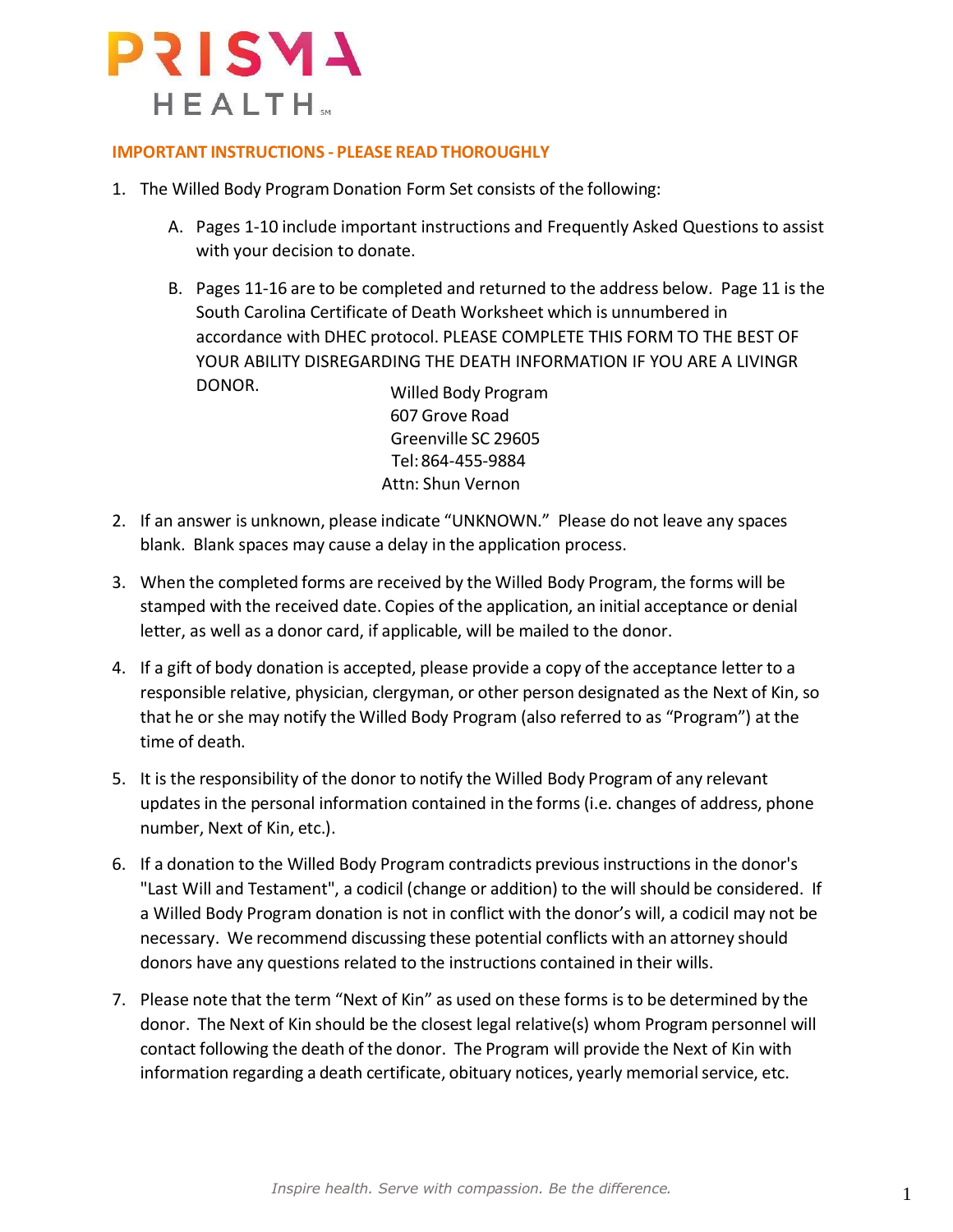

- 8. We ask that donors confirm with their designated Next of Kin that this person is willing to assume this role for the purposes of interacting with the Willed Body Program. This person will be expected to act as spokesperson for the family and to share information, as provided by the Program, as needed. In the event that the donor does not have a relative reasonably available, the donor may appoint an attorney to act as the Executor or Personal Representative for Willed Body Program purposes.
- 9. We suggest that donors thoroughly review this Willed Body Donation Form Set prior to completion of the forms required for donation. Many of the questions that may arise will be addressed in this Form Set. Should potential donors or family members have any questionsthat are not answered in these materials, please contact the Program Coordinator at (864) 455-9884.
- 10. Donation of a donor's body or part may be made during the life of the donor by (1) the donor, if the donor is an adult or if the donor is a minor and is at least sixteen years of age; (2) an agent of the donor, unlessthe power of attorney for health care or other record prohibits the agency from making an anatomical gift; (3) a parent of the donor, if the donor is less than sixteen years of age; or (4) the donor's guardian.

Please note that if the donation is being made on behalf of a decedent the person making the donation must be a member of a class of persons listed in Section 44-43-340 of Chapter 43, Article 1, of the South Carolina Code of Laws. Copied form pages are accepted for filing but the signature must be original. Forms faxed to the Program will not be accepted for filing.

11. Forms must be completed and returned to the Program office in order forfiling to be considered complete. The approval processtakes approximately 2-4 weeks. The witnesses for this form must include at least one person who is a "disinterested witness." A disinterested witness is a person other than the spouse, child, parent, sibling, grandchild, grandparent, or guardian of the individual who can make, amend, revoke, or refuse to make the anatomical gift, or another adult who exhibited special care and concern for the donor.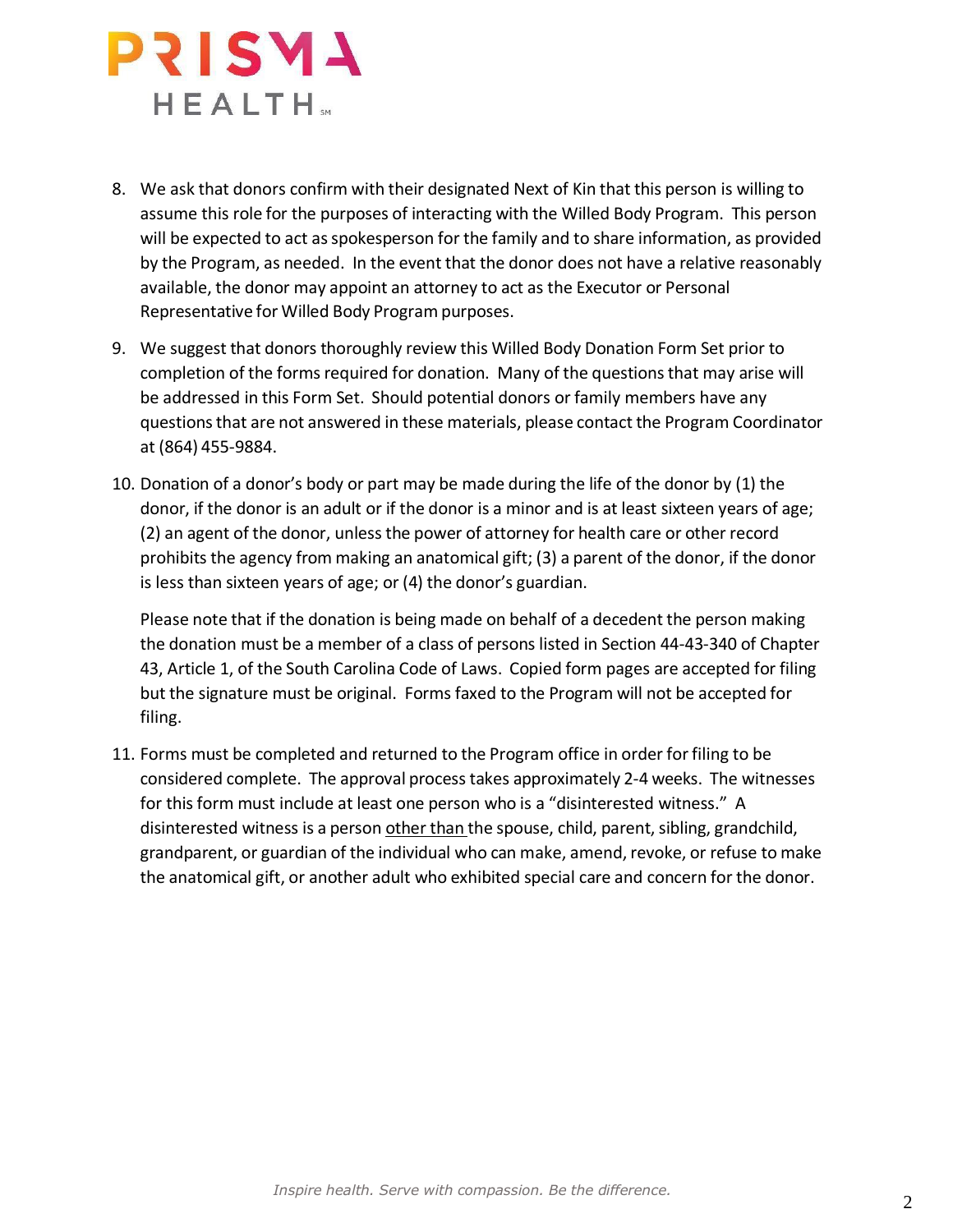

# **Frequently Asked Questions**

#### **What isthe Prisma Health-Upstate Willed Body Program?**

The Willed Body Program allows individuals and/or their next of kin to donate their bodies for study by healthcare professionals at Prisma Health-Upstate. Our dedicated staff provide the guidance and support needed before and after death to ensure that a donor's wishes are followed and that the utmost care is provided throughout the Program in which donor's body is utilized for study.

The Willed Body Program hastwo divisions of donation: the Clinical Anatomy Division and the Military Personnel Training Division. The Clinical Anatomy Division focuses on the education of students, physicians, and other health care workers, while the Military Personnel Training Division focuses on the education of men and women in the armed forces who serve in a variety of healthcare roles. The Willed Body Program reserves the right to designate donorsinto either division of the Program, unless the individual or next of kin chooses to OPT OUT of the Military Personnel Training Division (see page 6). The Program will unequivocally honor a donor's wishes. The answers below to 'Frequently Asked Questions' are applicable to both divisions within the Prisma Health-UpstateWilled Body Program.

#### **Which program or division will use my body forstudy ortraining purposes?**

All donors whose bodies meet eligibility criteria will be designated for use by the Willed Body Program. Donors' bodies will reside in the USC School of Medicine-Greenville building on the campus of Prisma Health-Upstate Greenville Memorial Hospital.

If a donor's body does not meet eligibility criteria for the Clinical Anatomy Division (see below for a list of exclusion criteria) or if the Clinical Anatomy Division does not need any additional donors for its immediate needs, donors may be eligible for use by the Military Personnel Training Division. In that scenario, donors' bodiesstill reside in the USC School of Medicine-Greenville building but may occasionally be transferred out of the building by military personnel for training purposes. Any donor's body that leaves the Prisma Health-Upstate Greenville Memorial Hospital campus will have a dedicated escort at all times.

#### **Who is eligible to donate his or her body?**

Donors must be at least 18 years of age and competent to make the decision to donate. There is no maximum age limit.

#### **Are there any circumstances or conditionsin which my body will not be accepted?**

The Willed Body Program may decline any donor's body that may not be suitable for educational purposes. Registration as a donor in our Willed Body Program therefore does not mean that the body donation is always accepted. That decision is made at the time of death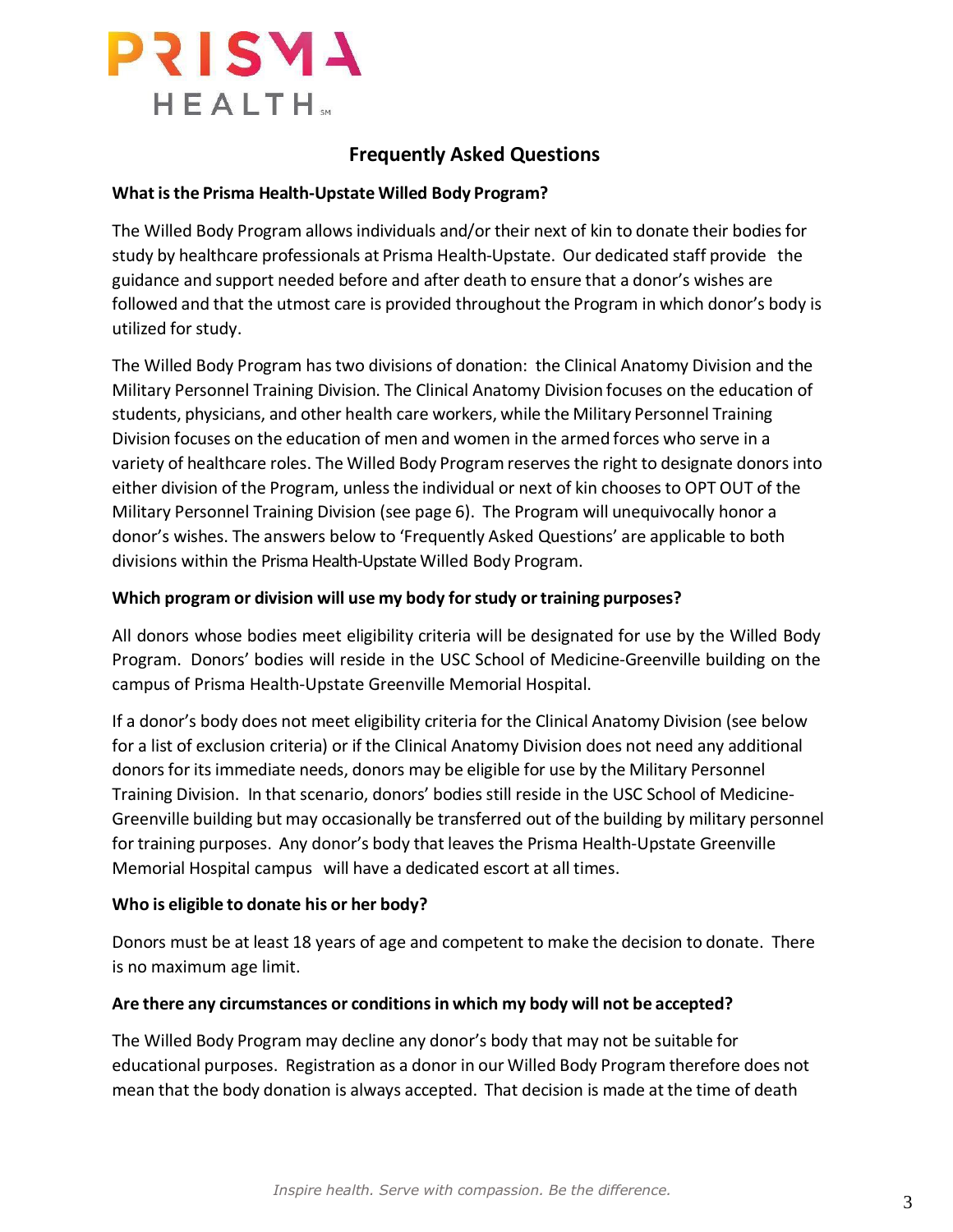

and at the discretion of the Program consistent with the exclusion criteria listed in the table below.

It is wise to have an alternative plan given these restrictions. In the event that the Willed Body Program determines that the donor body is not suitable, the Next of Kin will be responsible for making alternative arrangements for final disposition. The Willed Body Program is not responsible for any costs associated with such alternative arrangements.

| Willed Body Program -                                                                                                                                                                                                                                                                                                                                                                                                                                                                                                                                                                                                                                                                                                                                                                                                                                                                                                                  | Willed Body Program -                                                                                                                                                                                                                                                                                                                                                                                                                                                                                                                               |
|----------------------------------------------------------------------------------------------------------------------------------------------------------------------------------------------------------------------------------------------------------------------------------------------------------------------------------------------------------------------------------------------------------------------------------------------------------------------------------------------------------------------------------------------------------------------------------------------------------------------------------------------------------------------------------------------------------------------------------------------------------------------------------------------------------------------------------------------------------------------------------------------------------------------------------------|-----------------------------------------------------------------------------------------------------------------------------------------------------------------------------------------------------------------------------------------------------------------------------------------------------------------------------------------------------------------------------------------------------------------------------------------------------------------------------------------------------------------------------------------------------|
| <b>Clinical Anatomy Division</b>                                                                                                                                                                                                                                                                                                                                                                                                                                                                                                                                                                                                                                                                                                                                                                                                                                                                                                       | <b>Military Personnel Training Division</b>                                                                                                                                                                                                                                                                                                                                                                                                                                                                                                         |
| More than 72 hours post mortem (even if stored in<br>cold room/morgue storage)<br>Sepsis or open wounds<br>$\bullet$<br>Organs (other than eyes) have been removed at or<br>near the time of death, such as for organ donation<br>and/or autopsy<br>Postmortem donated body parts to other<br>$\bullet$<br>programs<br>Dementia from Creutzfeldt-Jakob (early<br>$\bullet$<br>onset/rapid death) form of Alzheimer's<br>Infectious diseases or any potential infection which<br>$\bullet$<br>could present a hazard to faculty, staff or students<br>during study e.g. HIV/AIDS, MRSA, VRE, Hepatitis C,<br>any current Hepatitis, Tuberculosis, etc.<br>Major trauma to the body (i.e., accident, suicide,<br>etc.)<br>Any recent (72 hour) radiation, isotope tracing,<br>$\bullet$<br>radioactive angiogram or radioactive iodine<br>Any radioactive implant for cancer treatment<br>Severe obesity, jaundice, or body contractures | More than 72 hours post mortem (even if<br>$\bullet$<br>stored in cold room/morgue storage)<br>Organs (other than eyes) have been removed<br>$\bullet$<br>at or near the time of death, such as for organ<br>donation and/or autopsy<br>Postmortem donated body parts to other<br>$\bullet$<br>programs<br>Any recent (72 hour) radiation, isotope tracing,<br>$\bullet$<br>radioactive angiogram or radioactive iodine<br>Any radioactive implant for cancer treatment<br>$\bullet$<br>Severe obesity, jaundice, or body contractures<br>$\bullet$ |

## **Willed Body Program Exclusion Criteria**

#### **What are my Next of Kin'sresponsibilitiesif my body isrefused?**

Next of Kin should be prepared to make alternate arrangements for the body should the Program decline the donation at the time of the donor's passing. We encourage donors to have an alternate plan in place and to notify their Next of Kin of that plan. You may contact the Program Coordinator to discuss alternate options(864) 455-9884.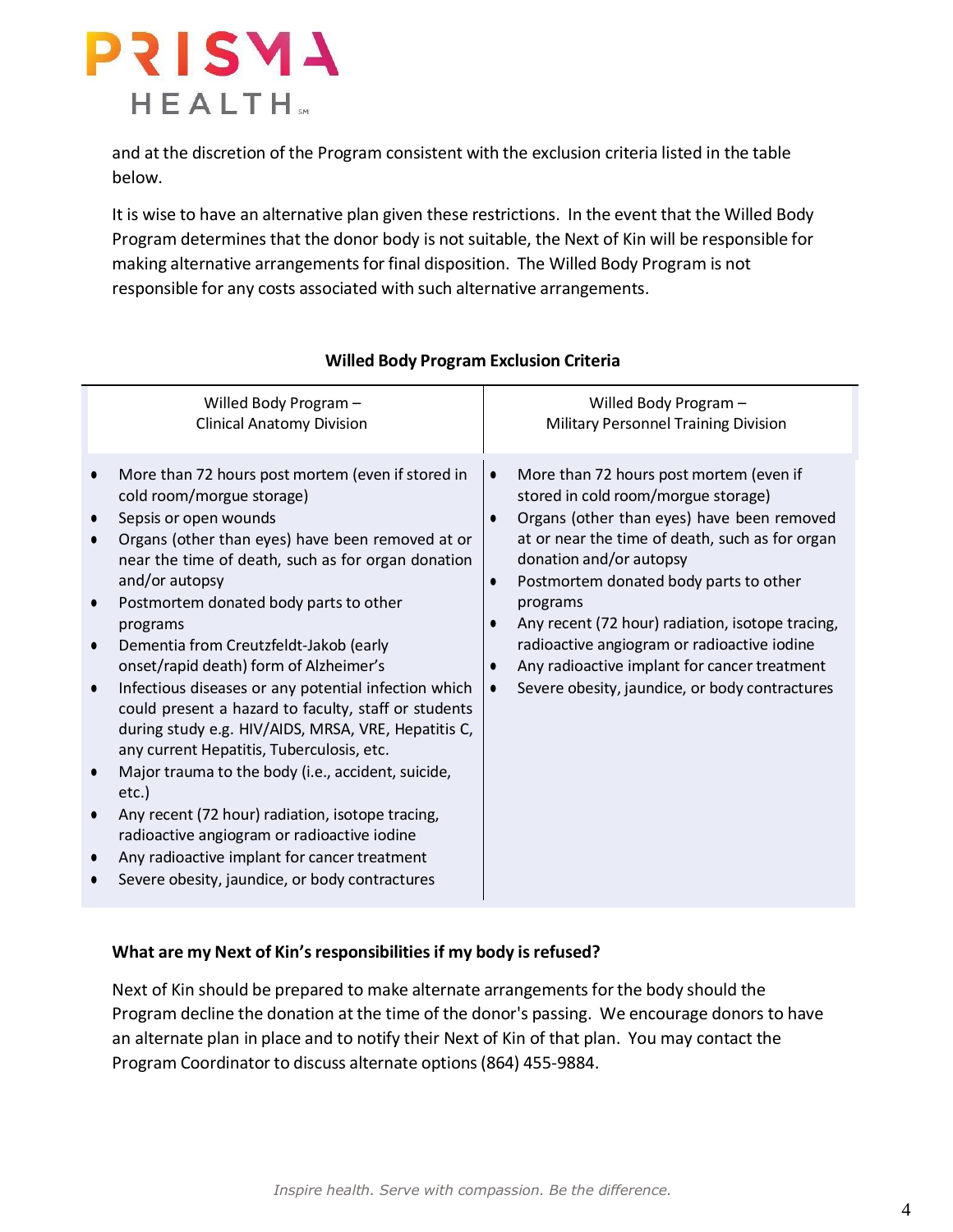

### **How do I donate my body to the Prisma Health-Upstate Willed Body Program?**

If you are interested in donating your body to help educate our future healthcare professionals, you will first need to contact our Program via email, mail, or phone and ask for the Willed Body Program Donation Form Set. You can also download and print these forms from our website.

We will provide a set of forms to review, four of which will need to be completed and mailed back to the Program. Pages 9 – 12 of the registration packet need to be completed and returned.

The Willed Body Program can also accept donation of deceased persons who did not register with our program prior to death. The Next of Kin may contact the Willed Body Program to initiate the donation process and he or she will be asked to complete the registration documents.

### **What happens after I receive my acceptance letter?**

The Program encourages all donors to inform their families(and Next of Kin) of their decision and acceptance into the Willed Body Program. Family members may need some time to understand this unique and generous decision. Ideally, donorsshould inform their Next of Kin or the Executor of their estate and provide copies of the donation paperwork. We also advise that donors notify their physician(s), clergy, and attorney(s) regarding these plans.

We require all donors to identify a person (Next of Kin or legal representative) who will contact the Program following their death. Following the death of a donor, the Next of Kin or legal representative should contact the Program at (864) 455-9539.

Program personnel will review acceptance criteria and promptly make a decision regarding acceptance or denial of the donor's body. The Next of Kin will be asked to complete a Post-Mortem Donation Release form and a South Carolina Certificate of Death Worksheet. When those forms are completed and the family is ready, the Program will make arrangements for transportation of the body to the Willed Body Program.

#### **What happens if I die on the weekend or after office hours?**

The Next of Kin or legal representative should contact the Program at (864) 455-9539. The Willed Body Program operates 24 hours a day, 7 days a week.

\*\* If a donor dies at home, the first call should be to 911 and then to the Coroner's office to notify them of the death. After the Coroner's office has been called, the Willed Body Program should be contacted. The Coroner's office or the facility in which the donor passed should fax the Burial Removal & Transit Permit (BRT) to the Program at (864) 455-2205. \*\*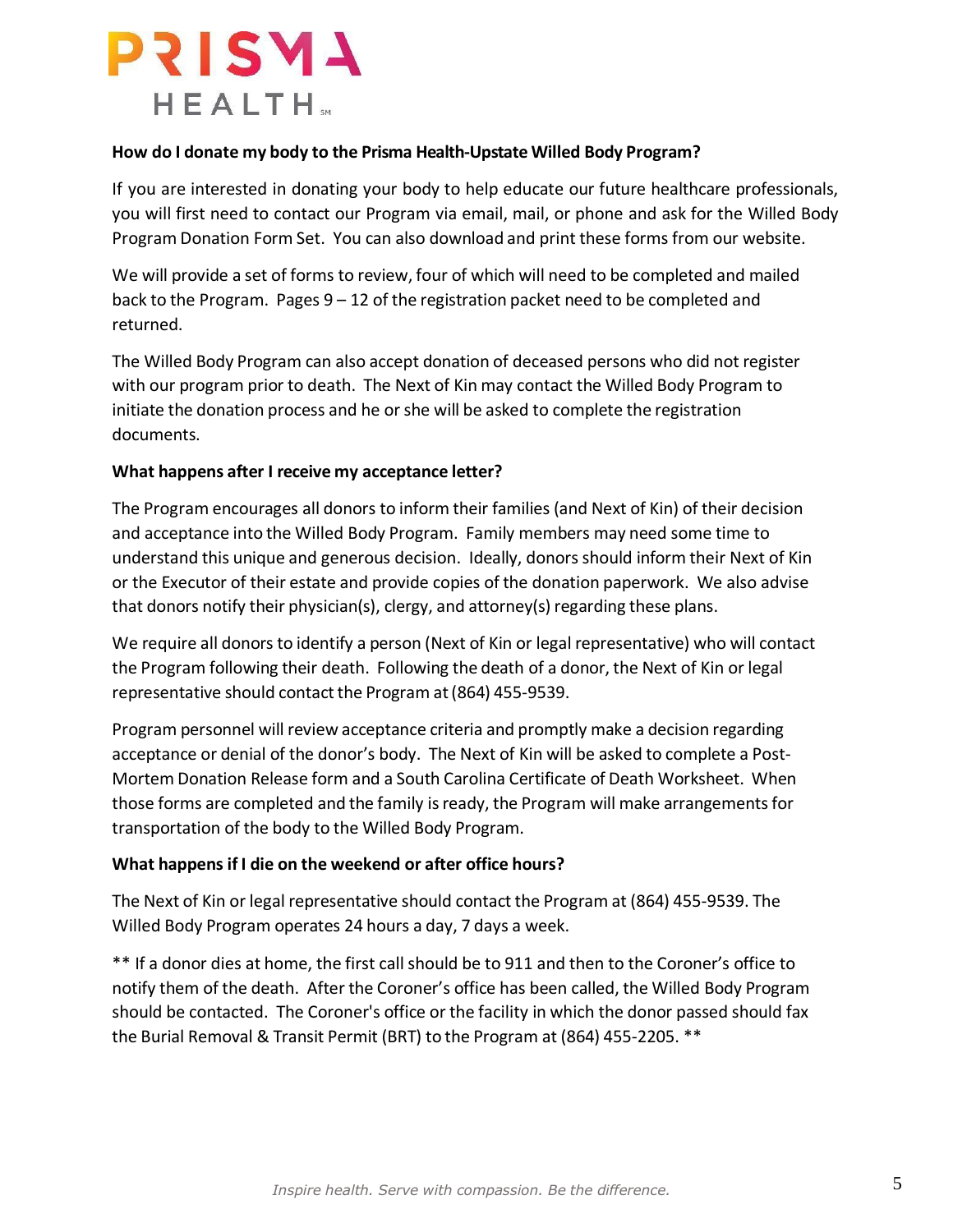

## What happens if I die on vacation or while out of the country? What if I spend part of each **year in another state?**

If a donor dies outside of the state of South Carolina, we advise the Next of Kin to donate the body to a local body donation program. We are not able to accept any donor's body who dies outside the boundaries of the state of South Carolina.

If a donor dies while overseas, we suggest that the Next of Kin cancel the intent of donation. The cost and time involved in transporting a decedent back to the U.S. can be significant.

We ask that the Next of Kin inform us of these situations in order to update our files accordingly.

### **Should my family or Next of Kin contact a funeral home?**

Contacting a funeral home is only necessary if the Next of Kin wishes to conduct a memorial or funeral service for the donor or to perhaps post an obituary in the newspaper. If these services are not desired, then the Next of Kin can contact the Program directly upon the death of the donor.

Depending on the circumstances and/or location of death, a family may need to contract with a funeral home to transport and hold a donor's body before acceptance is approved or declined. The family will be financially responsible for all arrangements other than those specified by the Willed Body Program.

#### **Will my body need to be embalmed?**

We prefer that embalming be performed under our supervision. However, if a donor's body has already been embalmed, it can still be accepted if the embalming process meets certain specifications. This acceptance will be provided on a case by case basis and at the full discretion of Program personnel.

#### **Is a funeral or memorial ceremony allowed before donation of my body?**

While the Program understands the desire to conduct a memorial or funeral service, it is preferable that these services be conducted without the donor's body present in order to maintain its integrity. Permission for such services istherefore provided on a case by case basis and is at the full discretion of Program personnel given the time constraints noted in the exclusion criteria. Any ceremony arrangements and costs are the responsibility of the family and/or Next of Kin.

If individuals are traveling from a distance for a memorial or funeral service, the Program can delay transport aslong asthe body is kept cool and isreceived within 72 hours. However, any delay in transport of the body must be discussed with Program personnel. The Next of Kin will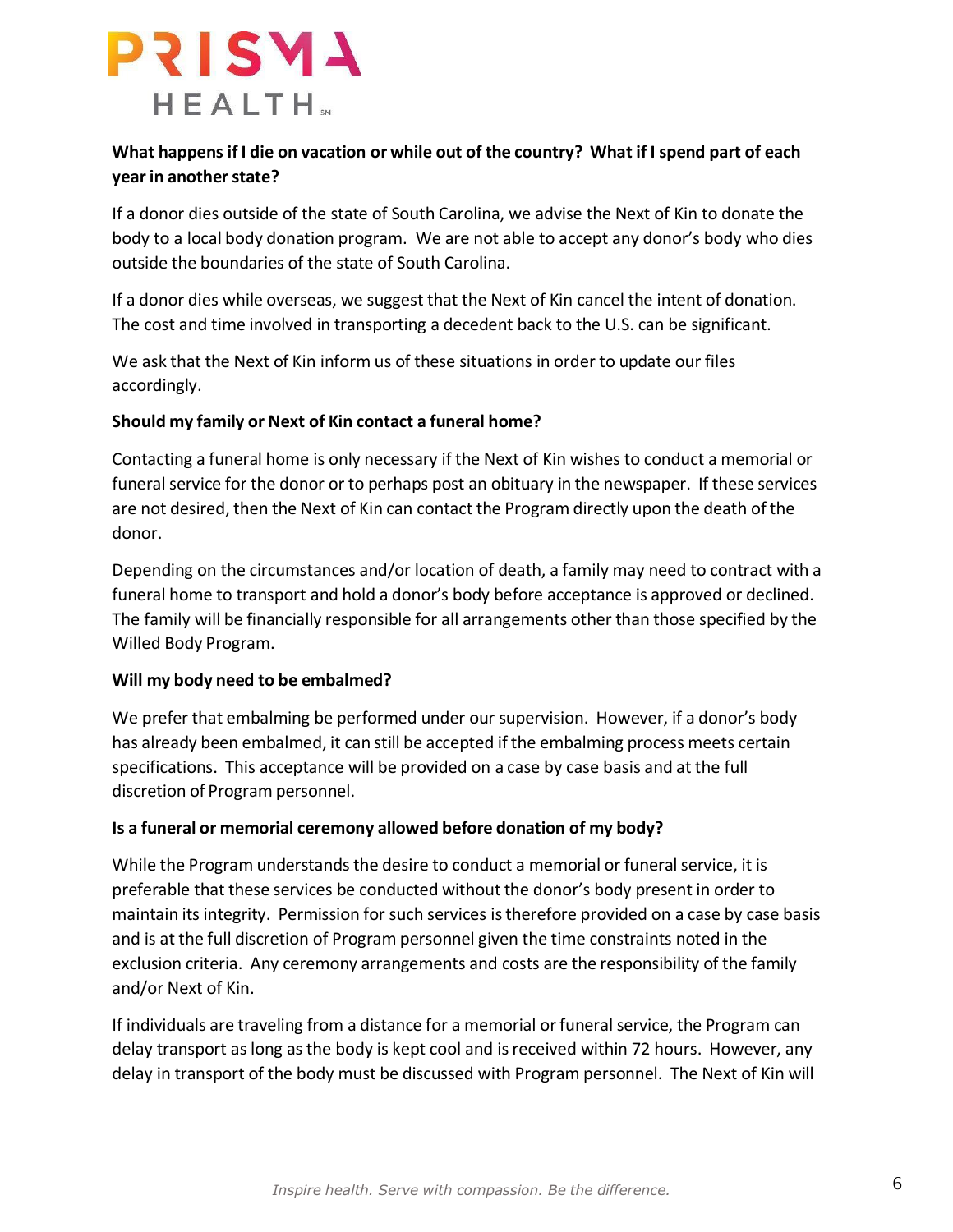

be responsible for any financial charges related to funeral ceremonies or transportation should such delays result in the donor's body not meeting eligibility criteria.

## **Can my Next of Kin hold a viewing or visit the USC School of Medicine-Greenville after my body has been transferred to Willed Body Program?**

Given the confidentiality we maintain out of respect for all of our donors, unfortunately the Willed Body Program cannot accommodate such requests.

### **How doesthe donation of my body benefit healthcare professionals?**

Learners gain invaluable experience made possible by the extraordinary gifts of our body donors. Body donations provide learners with the foundation for acquiring the practical skills and knowledge that are essential to a future practice in healthcare. The anatomy lab provides learners with the unique opportunity to learn about the structures of the human body as well as bodily functions through direct contact and discovery.

Since every donor's body is unique, the subtle anatomical differences found in each person's body can be observed by our healthcare professionals. Donorsthereby help learners appreciate how the idealized illustrations found in textbooks and models actually look in the real world.

## **What isthe Celebration of Life Ceremony and who isinvited to attend?**

The Willed Body Program, medical students, and professors at the USC School of Medicine-Greenville sponsor an annual Celebration of Life Ceremony to honor all donors who died during the previous study year. Family and friends of donors in both divisions of the Willed Body Program (Clinical Anatomy Division and the Military Personnel Training Division) will be invited to join our faculty and learners at this service.

## **What immediate financial charges can my Next of Kin expect following my death? Can my family or Next of Kin get paid or reimbursed for donating my body?**

There are no charges from the Willed Body Program if a donor's body is accepted following his or her death. The Willed Body Program will pay for transportation, embalming (at our facility), a death certificate, and cremation charges.

If a funeral home is engaged in any capacity, the Next of Kin will be responsible for any charges billed by the funeral home. The donor's family will be responsible for any funeral arrangements or other fees. The Program provides no reimbursement or compensation for donation of a body.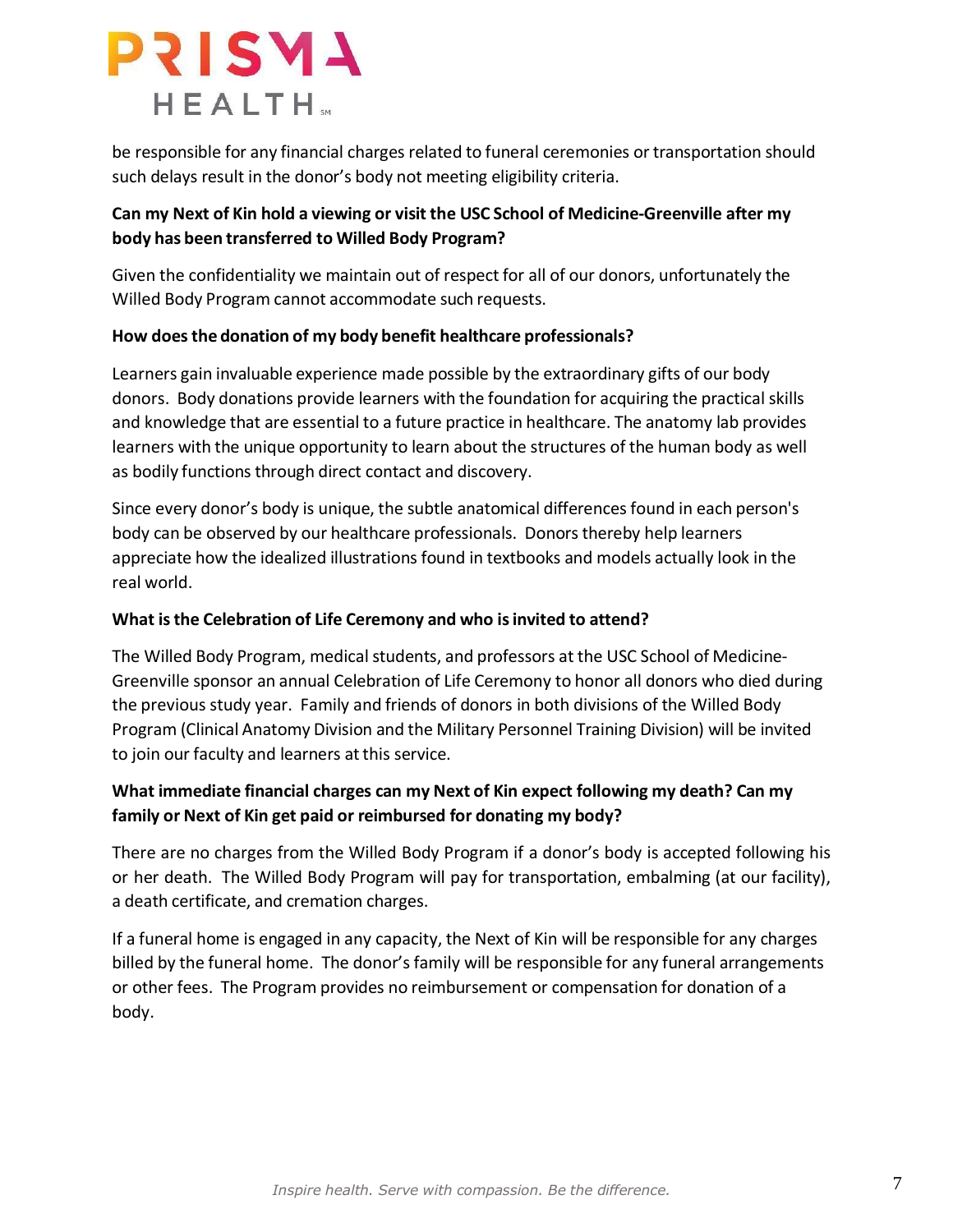

### **How does my Next of Kin obtain a copy of my Death Certificate?**

The Program Coordinator will remain in contact with the Next Of Kin regarding the Death Record process. The Coordinator will generate the Death Certificate and supply the family with 5 copies. Any additional copies can be retrieved from the Vital Records Office by the family. The overall Death Certificate process, from filing to providing copies to the family, at minimum takes approximately two weeks.

#### **What about my personal effects?**

Any jewelry or other personal effects should be claimed by the Next of Kin prior to transport to the Program. The Program is not responsible for any unclaimed personal effects.

### **May I donate even if I have had an organ removed by surgery or lost a limb?**

Yes. Unless significant organs have been removed (for donation or autopsy purposes), donors may still be eligible even if an isolated organ or limb has been removed.

#### **Can I donate my organsfor transplant?**

The only type of organ donation allowed in conjunction with the Willed Body Program is eye donation. If the donor wishes to follow this intent, those arrangements must be made in advance with a local hospital or clinic once death has occurred. These arrangements, and any costs incurred, are the responsibility of the donor and/or the donor's Next of Kin. These procedures must be completed prior to transport to the Program as we do not have the facilities or staff to perform this procedure.

#### **Is the Willed Body Program connected to other programs in the state?**

No. The Program is owned and operated by Prisma Health-Upstate and is not affiliated with any other donation program in the state. Allsuch programs are operated independently and according to their specific policies and procedures. As such, a body donation previously agreed to by a donor with another program is not transferrable to our Program.

## What will my body be used for and can it be used for research in order to cure a particular **disease/disorder?**

The Willed Body Program is used to train students, physicians, and other healthcare workers in the subjects of Gross and Clinical Anatomy. The Program also maintains agreements with a limited number of partners to provide military trainees with critical healthcare skills for use in a variety of combat situations through its Military Personnel Training Division.

Given the focus of study on gross and clinical anatomy, bodies donated to the Program are not used for research focused on specific diseases or disorders. It is not uncommon to encounter such disorders during the routine course of study in the anatomy lab, adding to the educational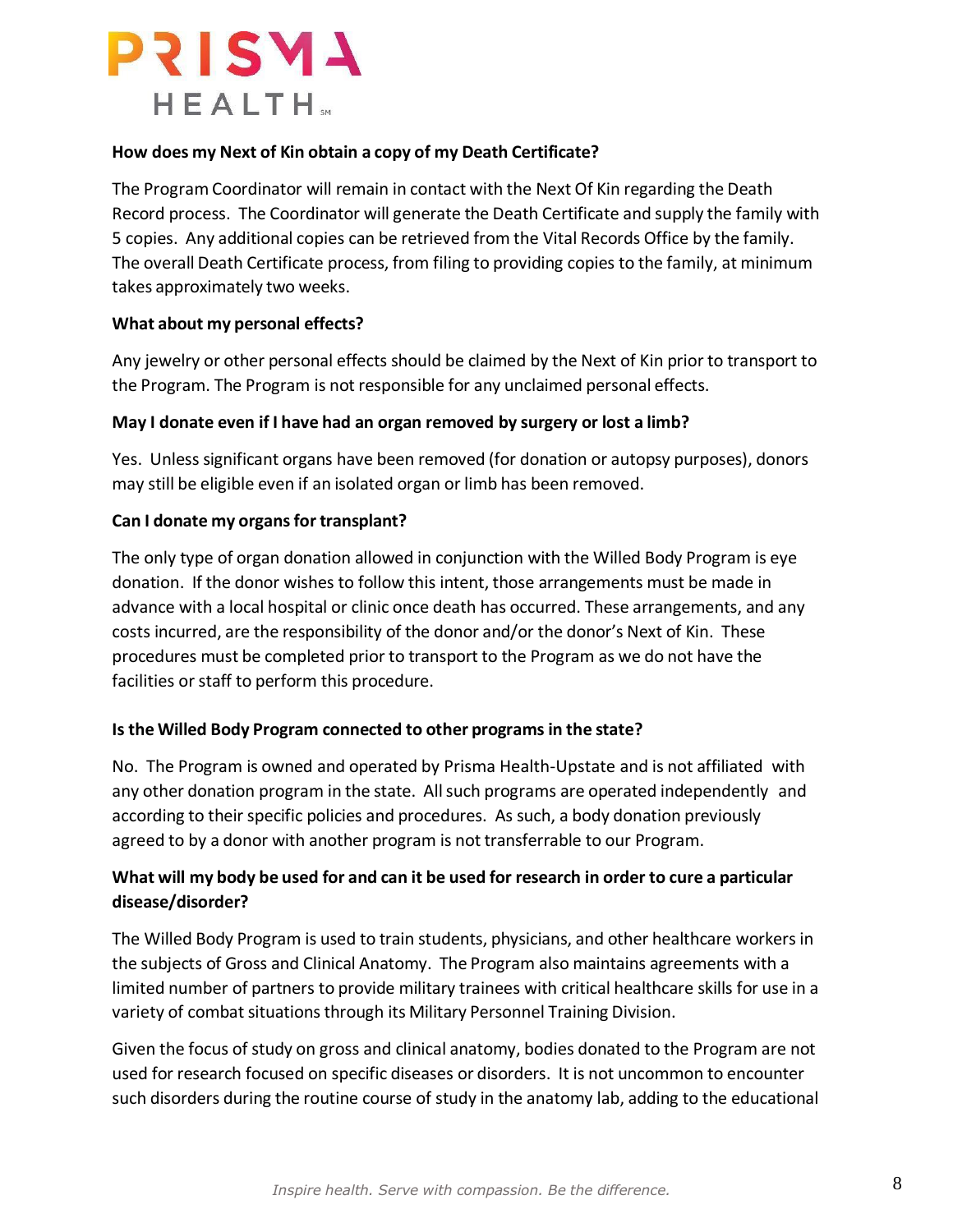

value of the experience and highlighting, as previously noted, some of the anatomical differences between one person's body and the next.

#### **Will my family or Next of Kin get a report about what caused my death?**

The Willed Body Program does not generate an autopsy orreport of abnormal findings for the family or Next of Kin. At the time of death, if the Next of Kin does not know the cause of death and desires to learn more, an autopsy may be requested. The performance of an autopsy will exclude the donor's body from being accepted into the Program given the disruption to various organs and tissues that are an inherent part of that procedure.

## **How long will the Program hold my body for study after I die? What happens to my body after the study is complete?**

The study period for a donor's body generally ranges from 6 months to 2 years depending on its assignment. At the end of the study period, each donor's body will be cremated (producing "cremains") and returned to the Willed Body Program offices for arrangement of final disposition.

The Program Coordinator will discuss final disposition options with the Next of Kin. In certain educational circumstances, donors may not be cremated in their entirety. Certain anatomical components may be preserved for long-term educational purposes.

All donors, regardless of whether their bodies were studied in the Clinical Anatomy Division or the Military Personnel Training Division, will be honored with an annual plaque that will be placed at the Willed Body Program Memorial Gardens, where families are welcome to visit.

#### **Can my ashes be buried/scattered/entombed at a particularlocation?**

Your Next of Kin will be responsible for choosing the final disposition of your cremains once they have been provided by the Program. This applies to both the Clinical Anatomy Division as well asthe Military Personnel Training Division. We urge families and Next of Kin to adhere to all codes, laws, rules, and regulations asthey consider this disposition.

If the Next of Kin does not respond to the Program Coordinator regarding the return of a donor's cremains, his or her cremains will be held in the Program offices for 12 months and then interred by the Willed Body Program at its discretion. It isthe responsibility of the Next of Kin to notify the Program of any change of address or a change in any other contact information to facilitate proper communication during this time.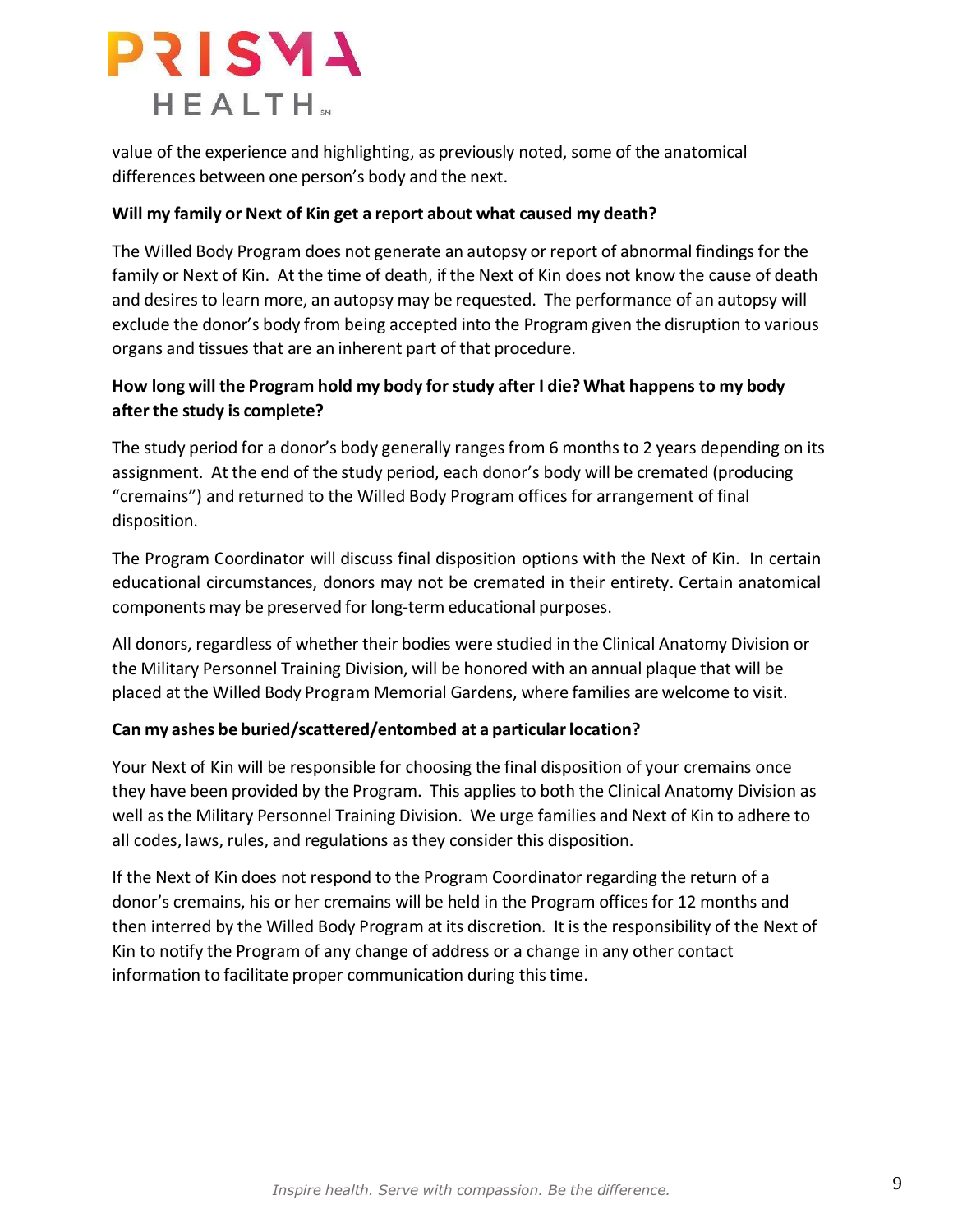

## **Can my Next of Kin change my donation intent against my will? What if my next of kin and I are estranged orI want to donate no matter what they say?**

The form signed by donors indicating a desire to donate their bodies to science following their death is a legal document. We strongly suggest that each donor discuss his or her wishes with the Next of Kin. We recommend that donors keep two facts in mind:

- 1. If the Next of Kin does not inform the Program about the death of a donor, then the Program cannot carry out a donor's intent. Donation can only occur if the Program is informed of the donor's death.
- 2. The Program will not "force" a donation against the expressed protests of his or her family. We recommend discussing your decision with your family in order to ensure that

everyone is aware and will respect your desire to donate your body at the time of death. While the Willed Body Program does not provide legal advice, we recognize that many donors formally designate a specific person asthe Executor of their Last Will and Testament. The Executor is a person entrusted to carry out the instructions for the disposition of a deceased person's body and estate. You may want to speak with an attorney regarding the appointment of an Executor if you have further concerns.

## **What if my friend/relative wantsto donate when he/she dies? Can I donate my deceased friend/relative?**

If you are the Next of Kin or have been legally appointed as your friend/relative's Executor, you may initiate the donation process by completing the Post-Mortem Donation Release form below. The full requirements for doing so can be found in section 44-43-340 of the Uniform Anatomical Gift Act of the State of South Carolina, which is also provided below. Please contact the Program if your relationship to the donor makes it unclear whether you are able to file a Post-MortemDonation Release.

In the absence of any indication to the contrary, donation at death may be made by the following people in the following order of priority:

- 1. An attorney appointed by the decedent in a durable power of attorney, if the decision is within the scope of his authority;
- 2. A spouse of the decedent unless the spouse and the decedent are legally separated.
- 3. Adult children of the decedent;
- 4. Parents of the decedent;
- 5. Adult siblings of the decedent;
- 6. Adult grandchildren of the decedent;
- 7. Grandparents of the decedent;
- 8. An adult who exhibited special care and concern for the decedent;
- 9. The persons who were acting as the guardians of the person of the decedent at the time of death;
- 10. And any other person authorized or under obligation to dispose of the body.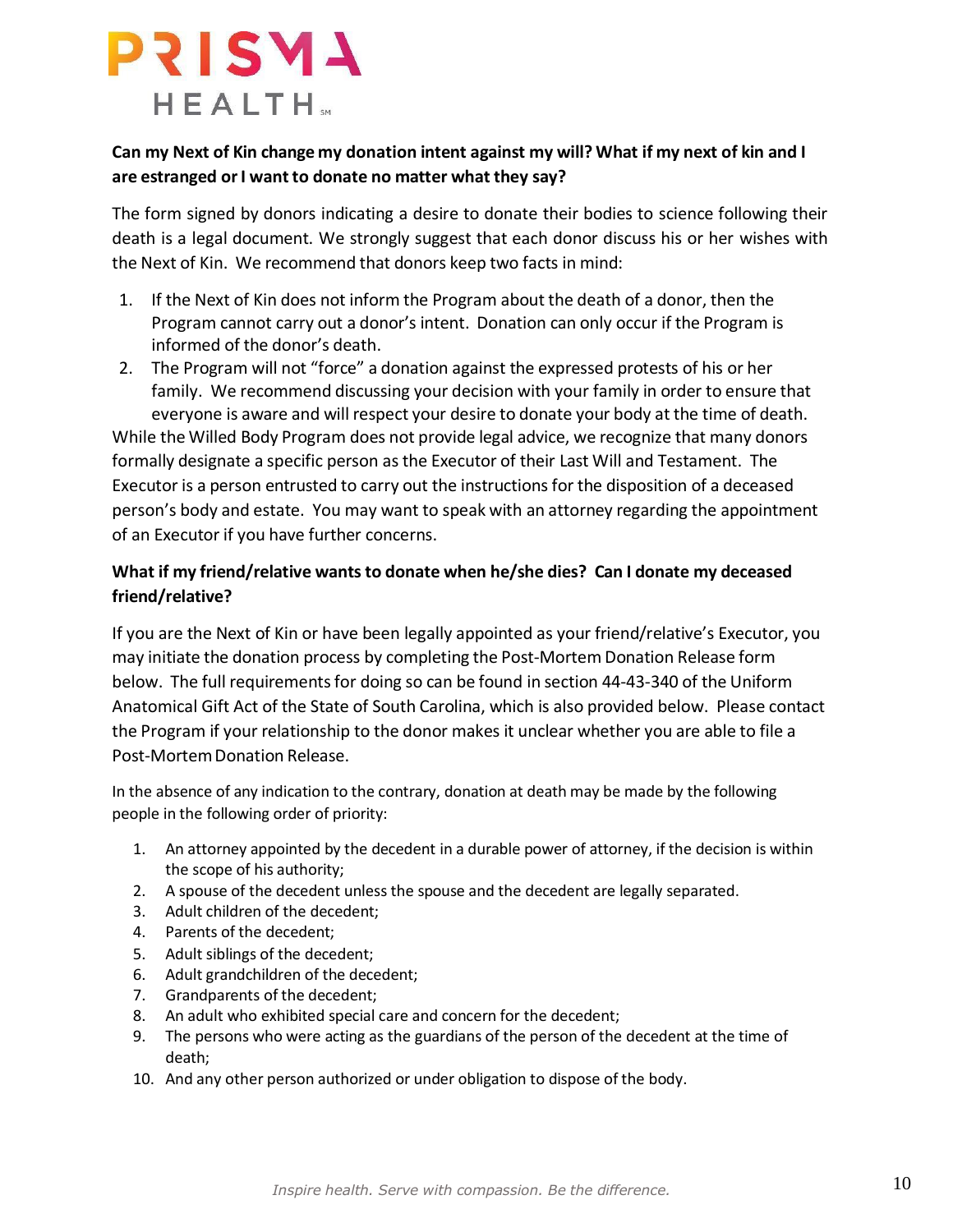

### **SOUTH CAROLINA CERTIFICATE OF DEATH WORKSHEET**

DATE OF DEATH: (MM/DD/YYYY)\_

**BRTP NO.**

| 1. DECEDENT'S LEGAL NAME (Include AKAs, if any) (First, Middle, Last)                                                         |                                     |                      |                                                                                                          |                                             | 2. SEX                              | 3. SOCIAL SECURITY NUMBER |                                                                     |                                                                           |
|-------------------------------------------------------------------------------------------------------------------------------|-------------------------------------|----------------------|----------------------------------------------------------------------------------------------------------|---------------------------------------------|-------------------------------------|---------------------------|---------------------------------------------------------------------|---------------------------------------------------------------------------|
|                                                                                                                               |                                     |                      |                                                                                                          |                                             |                                     |                           |                                                                     |                                                                           |
| 4a.AGE-Last Birthday                                                                                                          | 4b. UNDER 1YEAR                     |                      | 4c.UNDER 1 DAY                                                                                           |                                             | 5. DATE OF BIRTH                    |                           |                                                                     | 6. BIRTHPLACE (City and State or Foreign Country)                         |
| (Years)                                                                                                                       | Months                              |                      | Hours<br>Minutes                                                                                         |                                             | (MMIDD/YYYY)                        |                           |                                                                     |                                                                           |
|                                                                                                                               |                                     |                      |                                                                                                          |                                             |                                     |                           |                                                                     |                                                                           |
| 7a. RESIDENCE-STATE                                                                                                           |                                     | <b>COUNTY</b>        |                                                                                                          |                                             |                                     |                           | 7c.CITY OR TOWN                                                     |                                                                           |
|                                                                                                                               |                                     |                      |                                                                                                          |                                             |                                     |                           |                                                                     |                                                                           |
| 7d. STREETAND NUMBER                                                                                                          |                                     |                      |                                                                                                          |                                             | 7e. APT. NO.                        | 7f.ZIPCODE                |                                                                     | 7g INSIDE CITY LIMTS?<br>OYes<br>O No                                     |
| 8 EVER IN US                                                                                                                  | 9. MARITAL STATUS AT TIME OF DEATH  |                      |                                                                                                          |                                             |                                     |                           |                                                                     | 10. SURVIVING SPOUSE'S NAME (If wife, give name prior to first marrriage) |
| ARMEDFORCES?<br><b>OYes</b><br>O No                                                                                           | ODivorced ONeverMarried OUnknown    |                      | O Married O Married, but separated O Widowed                                                             |                                             |                                     |                           |                                                                     |                                                                           |
| 11. FATHER'S NAME (Fist, Middle, Last)                                                                                        |                                     |                      |                                                                                                          |                                             |                                     |                           |                                                                     |                                                                           |
|                                                                                                                               |                                     |                      |                                                                                                          |                                             |                                     |                           | 12. MOTHER'S NAME PRIOR TO FIRST MARRIAGE (First, Middle, Last)     |                                                                           |
|                                                                                                                               |                                     |                      |                                                                                                          |                                             |                                     |                           |                                                                     |                                                                           |
| 13a.NFORMANT'S NAME                                                                                                           |                                     |                      | 13b. RELATIONSHIPTO DECEDENT                                                                             |                                             |                                     |                           |                                                                     | 13c. MAILING ADDR ESS (Street and Number, City, State, Z Code)            |
|                                                                                                                               |                                     |                      |                                                                                                          |                                             |                                     |                           |                                                                     |                                                                           |
| IF DEATH OCCURRED INA HOSPITAL:                                                                                               |                                     |                      | 14.PLACE OF DEATH (Check only one: seens ructions)                                                       |                                             |                                     |                           | FDEATH OCCURRED SOMEWHERE OTHER THAN A HOSPITAL:                    | $0$ Hosipe facilty                                                        |
| Dinpatent DEmergency Room/Outpatient DDead on Arrival DNursinghome/Long term care facility DDecedent's home 0 Other (Specify) |                                     |                      |                                                                                                          |                                             |                                     |                           |                                                                     |                                                                           |
| 15. FACILITY NAME (If not institution, give street and number)                                                                |                                     |                      |                                                                                                          |                                             |                                     |                           |                                                                     | $117$ . COUNTY OF DEATH                                                   |
|                                                                                                                               |                                     |                      |                                                                                                          |                                             | 16. CITY OR TOWN STATE AND ZIP CODE |                           |                                                                     |                                                                           |
| <b>18. METHOD OF DISPOSITION</b>                                                                                              |                                     | O Burial O Cremation |                                                                                                          |                                             |                                     |                           | 19. PLACE OF DISPOSITION (Name of cemetery, crematory, other place) |                                                                           |
| O Entombment<br>O Donation                                                                                                    |                                     | O Removal from state |                                                                                                          |                                             |                                     |                           |                                                                     |                                                                           |
| 0 Other (Specify)                                                                                                             |                                     |                      |                                                                                                          |                                             |                                     |                           |                                                                     |                                                                           |
| 20. LOCATION-CITY, TOWN, AND STATE                                                                                            |                                     |                      |                                                                                                          | 21. NAME AND ADDRESS<br>OF FUNERAL FACILITY |                                     |                           |                                                                     |                                                                           |
|                                                                                                                               |                                     |                      |                                                                                                          |                                             | 23. LICENSE NUMBER (Of Licensee:    |                           |                                                                     |                                                                           |
| 22. SIGNATURE OF FUNERALSERVICE LICENSEE OR OTHER AGENT                                                                       |                                     |                      |                                                                                                          |                                             |                                     |                           |                                                                     |                                                                           |
| 23a.EMBALMER (Signature)                                                                                                      |                                     |                      |                                                                                                          |                                             | 23b. EMBALMER LICENSE NUMBER        |                           |                                                                     | 23c. LICENSE NUMBER (Of Facility)                                         |
|                                                                                                                               |                                     |                      |                                                                                                          |                                             |                                     |                           |                                                                     |                                                                           |
| 51. DECEDENT'S EDUCATION-Check                                                                                                |                                     |                      | 52. DECEDENT OF HISPANIC ORIGIN? Check the box that                                                      |                                             |                                     |                           |                                                                     | 53. DECEDENT'S RACE.(Check one or more races to ind                       |
| the box that best describes the highest<br>degree or level of school completed at the                                         |                                     |                      | best describes whether the decedent is Spanish/Hispanic/                                                 |                                             |                                     |                           |                                                                     | cate what the decedent considered himse or hersef to be)                  |
| of death.                                                                                                                     |                                     |                      | .atino/Latina.Check the "No" box if deceden <sup>time</sup> t is not Spanish<br>Hispanic/Latino/La tina. |                                             |                                     | <b>OWhite</b>             | 0 BlackorAfricanAmerican                                            |                                                                           |
| $D$ 8th grade or less                                                                                                         |                                     |                      |                                                                                                          |                                             |                                     |                           | D Americanhdian or Alaska Native                                    |                                                                           |
| D 9th-12th grade: nodiploma                                                                                                   |                                     |                      | D No, not Spanish/Hispain/Latino/Latina                                                                  |                                             |                                     |                           | (Name of the enrolled or principal tribe)<br>DAsian Indian          |                                                                           |
| $\Box$ High school graduate $0 <$ GED completed                                                                               |                                     |                      | D Yes. Mexican. Mexican American. Chicano/C hicana                                                       |                                             |                                     |                           | <b>D</b> Chinese                                                    |                                                                           |
| D Some college credit, but no degree                                                                                          |                                     |                      | D Yes, Puerto Rican                                                                                      |                                             |                                     | D Fino                    | <b>D</b> Japanese                                                   |                                                                           |
|                                                                                                                               |                                     | D Yes, Cuban         |                                                                                                          |                                             |                                     |                           | <b>D</b> Korean                                                     |                                                                           |
| D Associate degree (eg.AA, AS)                                                                                                |                                     |                      |                                                                                                          |                                             |                                     |                           | <b>D</b> Vietnamese                                                 |                                                                           |
| D Yes.other Spanish/Hispanic/Latino/Laha<br>Bachelor's degree (g, BA, AB, BS)<br>D                                            |                                     |                      |                                                                                                          | DOther Asian (Specify) _______________      |                                     |                           |                                                                     |                                                                           |
| D Master's degree (e.g., MA, MS, MEng,<br>MEd. MSW, MBA)                                                                      |                                     |                      | (Specify)                                                                                                |                                             |                                     |                           | DNative Hawaiian                                                    |                                                                           |
|                                                                                                                               |                                     |                      |                                                                                                          |                                             |                                     |                           | DGuamanian or Chamorro<br>D Samoan                                  |                                                                           |
| $D$ Doctorate (e.g., PhD, EdD) $0 <$ Profes-<br>sional degree (e.g., MD, DDS, DVM,                                            |                                     |                      |                                                                                                          |                                             |                                     |                           | D Other Pacific Islander (Specify)                                  |                                                                           |
| $LLB$ , JD)<br>0Other (Specify)                                                                                               |                                     |                      |                                                                                                          |                                             |                                     |                           |                                                                     |                                                                           |
| 54. DECEDENT'S USUAL OCCUPATION (Indicate type of work done during most of working life. DO NOT USETHE TERM "RETIRED.")       |                                     |                      |                                                                                                          |                                             |                                     |                           |                                                                     |                                                                           |
| 55. KIND OF BUSINESS/INDUSTRY                                                                                                 |                                     |                      |                                                                                                          |                                             |                                     |                           |                                                                     |                                                                           |
| The information above was reviewed and found to be correct:                                                                   |                                     |                      |                                                                                                          |                                             |                                     |                           |                                                                     |                                                                           |
|                                                                                                                               |                                     |                      |                                                                                                          |                                             |                                     |                           |                                                                     |                                                                           |
|                                                                                                                               |                                     |                      |                                                                                                          |                                             |                                     |                           |                                                                     |                                                                           |
|                                                                                                                               | (Signature of Informant) (Required) |                      |                                                                                                          |                                             |                                     |                           |                                                                     |                                                                           |
|                                                                                                                               |                                     |                      |                                                                                                          |                                             |                                     | (Date)                    |                                                                     |                                                                           |

The collection and reporting to DHEC of information contained on the South Carolina Death Certificate are exempt from HIPAA regulatons (see 45 CFR §§ 160.203 (c).164.512 (b) (I).However,statelaw provides protection against the unauthorized release ofconfidentialinformation from thedeath certificate. DHEC-0670C (0712010)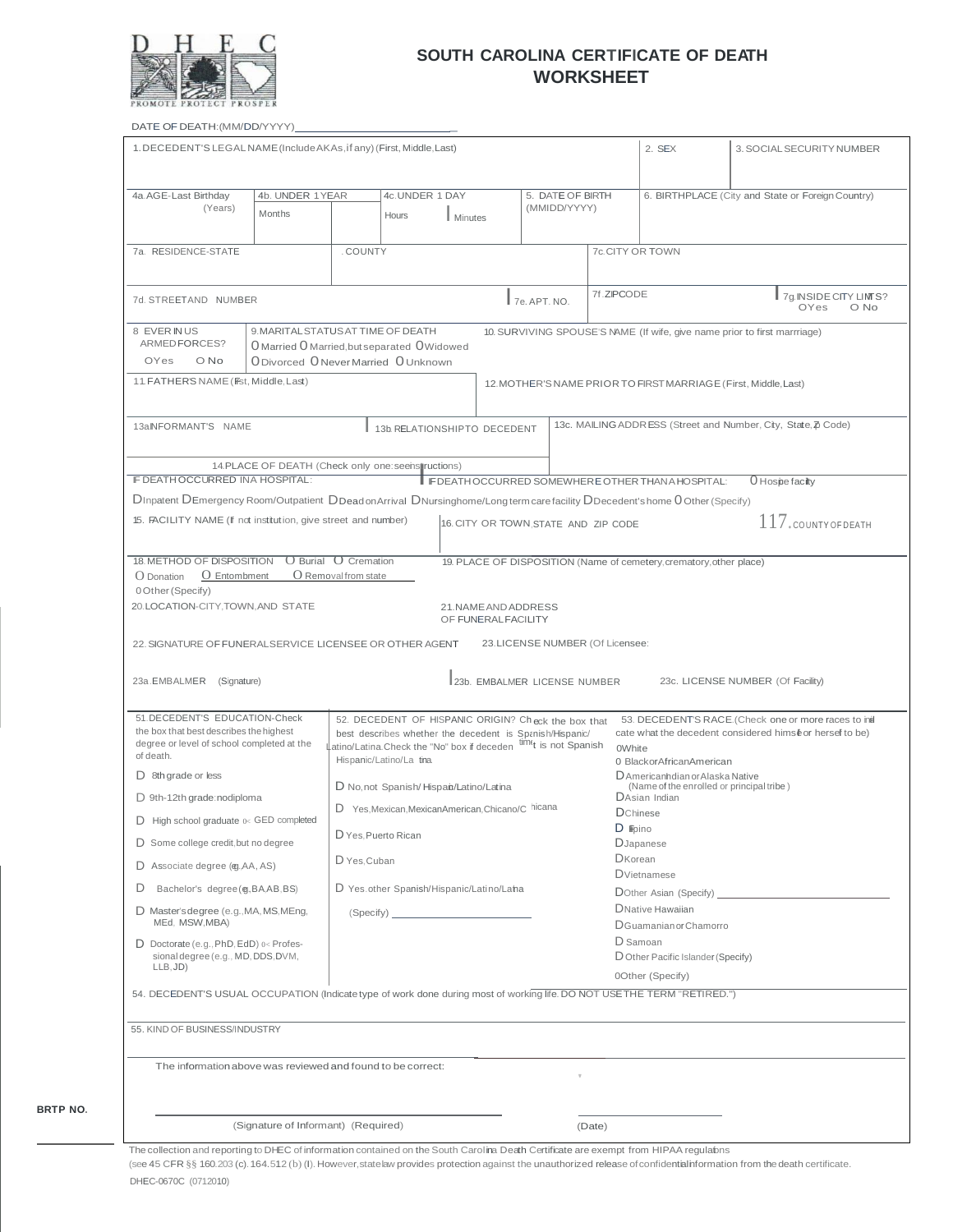

#### **MEDICALQUESTIONNAIRE**

**PAST MEDICAL HISTORY**: Please indicate with a check mark whether you have had any of the following medical problems:

| Congenital Heart disease             | Thyroid problem (Type:                   |
|--------------------------------------|------------------------------------------|
| Myocardial Infarction (Heart attack) | Coagulation (bleeding/clotting) disorder |
| Hypertension (High blood pressure)   | Cancer (Malignancy) (Type: ______        |
| <b>Diabetes</b>                      | Depression/suicide attempt               |
| High cholesterol                     | If you have ever had a blood transfusion |
| <b>Stroke</b>                        |                                          |

**SURGICAL HISTORY** (Please list all prior operations and date/year. Feel free to attach additional sheets of medical/surgical history):

| Operation | Date/Year |
|-----------|-----------|
|           |           |
|           |           |

| <b>WOMEN'S GYNECOLOGIC HISTORY:</b> | <b>SOCIAL HISTORY:</b>                     |                                                                                                                                                                                                                                                                                                  |       |
|-------------------------------------|--------------------------------------------|--------------------------------------------------------------------------------------------------------------------------------------------------------------------------------------------------------------------------------------------------------------------------------------------------|-------|
| # pregnancies:                      | Do you use Tobacco:                        | <b>YES</b>                                                                                                                                                                                                                                                                                       | NO.   |
| # deliveries:                       | Current Smoker, how many packs/day         | $\mathsf{X}$ and $\mathsf{X}$ and $\mathsf{X}$ are $\mathsf{X}$ and $\mathsf{X}$ are $\mathsf{X}$ and $\mathsf{X}$ are $\mathsf{X}$ and $\mathsf{X}$ are $\mathsf{X}$ and $\mathsf{X}$ are $\mathsf{X}$ and $\mathsf{X}$ are $\mathsf{X}$ and $\mathsf{X}$ are $\mathsf{X}$ and $\mathsf{X}$ are | vears |
| # abortions:                        | Former smoker, quit date                   |                                                                                                                                                                                                                                                                                                  |       |
| # miscarriages:                     | Do you drink alcohol?                      | <b>YES</b>                                                                                                                                                                                                                                                                                       | NO.   |
| Age at 1st period:                  | How many drinks per week:                  |                                                                                                                                                                                                                                                                                                  |       |
| Frequency of periods:               | Have you ever used any recreational drugs: | <b>YES</b>                                                                                                                                                                                                                                                                                       | NO    |
| Age at last period (menopause):     |                                            |                                                                                                                                                                                                                                                                                                  |       |

Other medical or surgical information: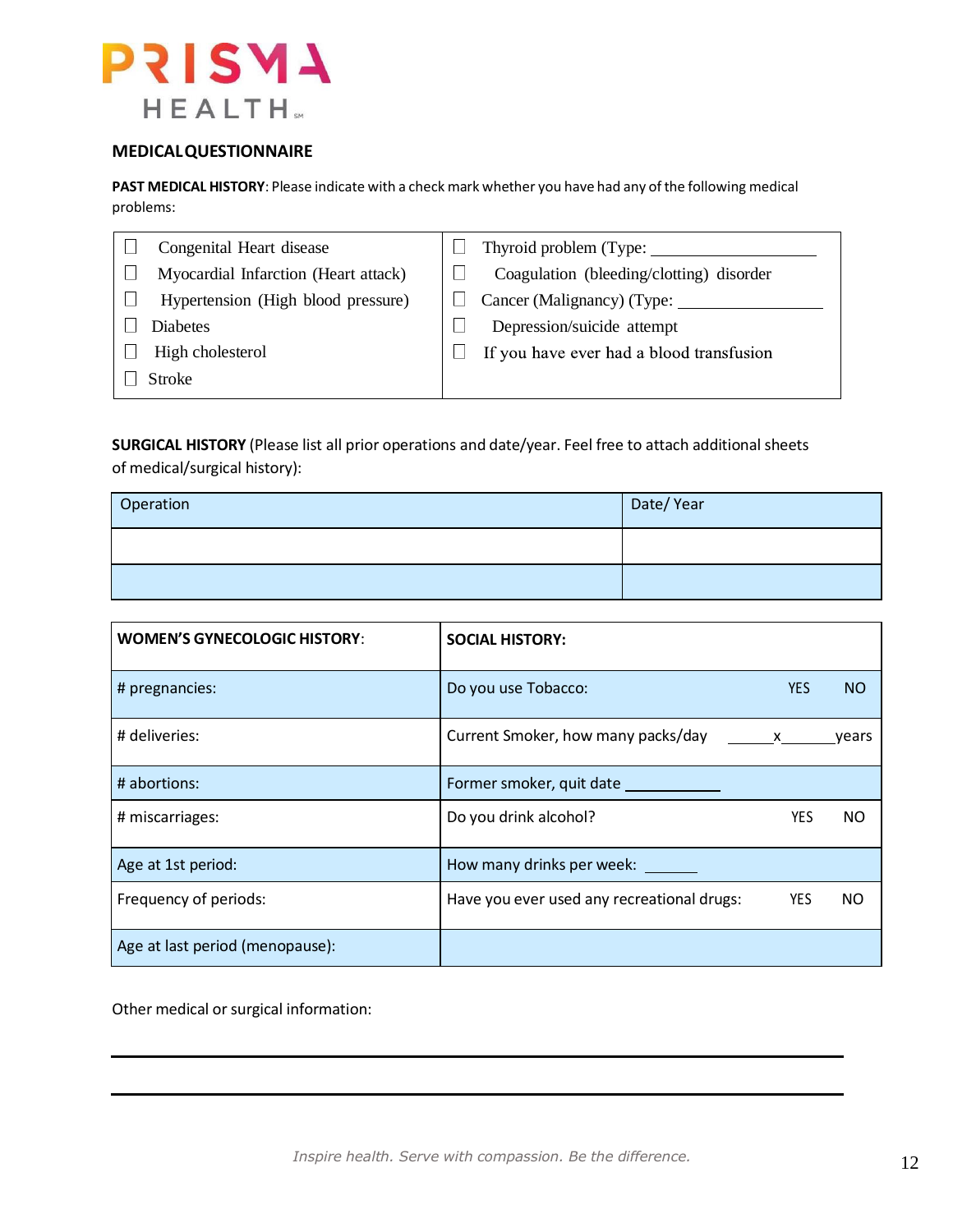

#### **SELF-DONATION**

 $\square$  Please check if self-donation is not applicable in this case.

Pursuant to the provisions of the Uniform Anatomical Gift Act of the State of South Carolina (South Carolina Code Annotated. 44-43-310 through 44-43-400, 1976, as amended),

I, (Print Full Name of Donor) being of sound mind and over the age of Eighteen (18) years, do hereby, effective at the time of death, give my entire body to the Prisma Health-Upstate Willed Body Program for the purposes of medical education and research. The Prisma Health-Upstate Willed Body Program reserves the right to use the donation here or at other health-related schools or hospitals.

**Signing this document acknowledges that you, the donor, have read and understand all of the attached instructions.**

| Executed this day of |              | (Date)               |  |  |
|----------------------|--------------|----------------------|--|--|
|                      | (Month/Year) | (Signature of Donor) |  |  |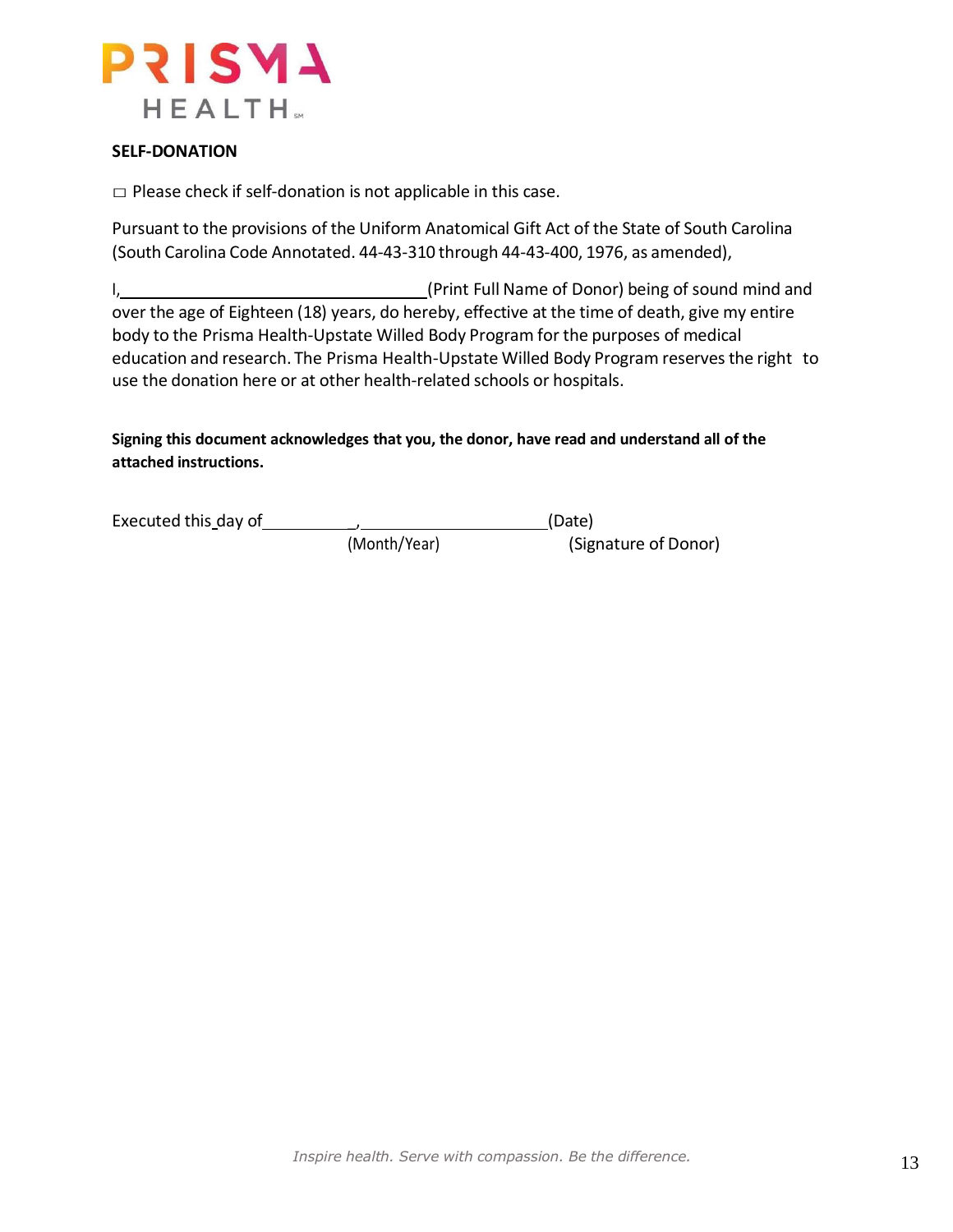

#### **DONATION INTENT DECLARATIONS**

I, 1, 2008 [State Name & Relationship to donor or put "Self" if you are filling them out for yourself] agree to each of the following statements as indicated by my initials on the line next to each statement below:

| I understand and agree to the conditions for donation of this donor to the Prisma Health-<br>Upstate Willed Body Program upon the event of my death, as laid out in this Form Set as<br>provided by the Willed Body Program.                                           |
|------------------------------------------------------------------------------------------------------------------------------------------------------------------------------------------------------------------------------------------------------------------------|
| I authorize the release of this donor's medical information and history to the Willed Body<br>Program and Prisma Health-Upstate for educational and research purposes.                                                                                                 |
| I understand that it is my responsibility to contact the program with any information to be<br>updated (change of address, Next of Kin designation, marital status, etc. for this donation<br>intent to remain current.                                                |
| I understand that I may change my mind at any time and cancel this donation intent by<br>means of signed letter written to the Program. The Program will mail confirmation of<br>cancellation to the donor at the last address noted.                                  |
| I understand and agree that ultimate acceptance of donation into the Willed Body Program<br>is decided at the time of death and is dependent upon meeting the acceptance criteria<br>outlined in the program paperwork and confirmed by Willed Body Program personnel. |
| I understand and agree if this donor is accepted into the Program and the family revokes the<br>donation, the family will be financially responsible for reimbursing the Program for services<br>rendered and all other expenses related to end of life arrangements.  |
| By signing my initials I am indicating that I would like to OPT OUT of the possibility of my<br>donation being utilized by the Willed Body Program - Military Personnel Training Division.                                                                             |
|                                                                                                                                                                                                                                                                        |

Name:

Signature:

Date:

#### PLEASE LIST TWO ALTERNATE RELATIVES WITH NAME, ADDRESS AND PHONE NUMBER: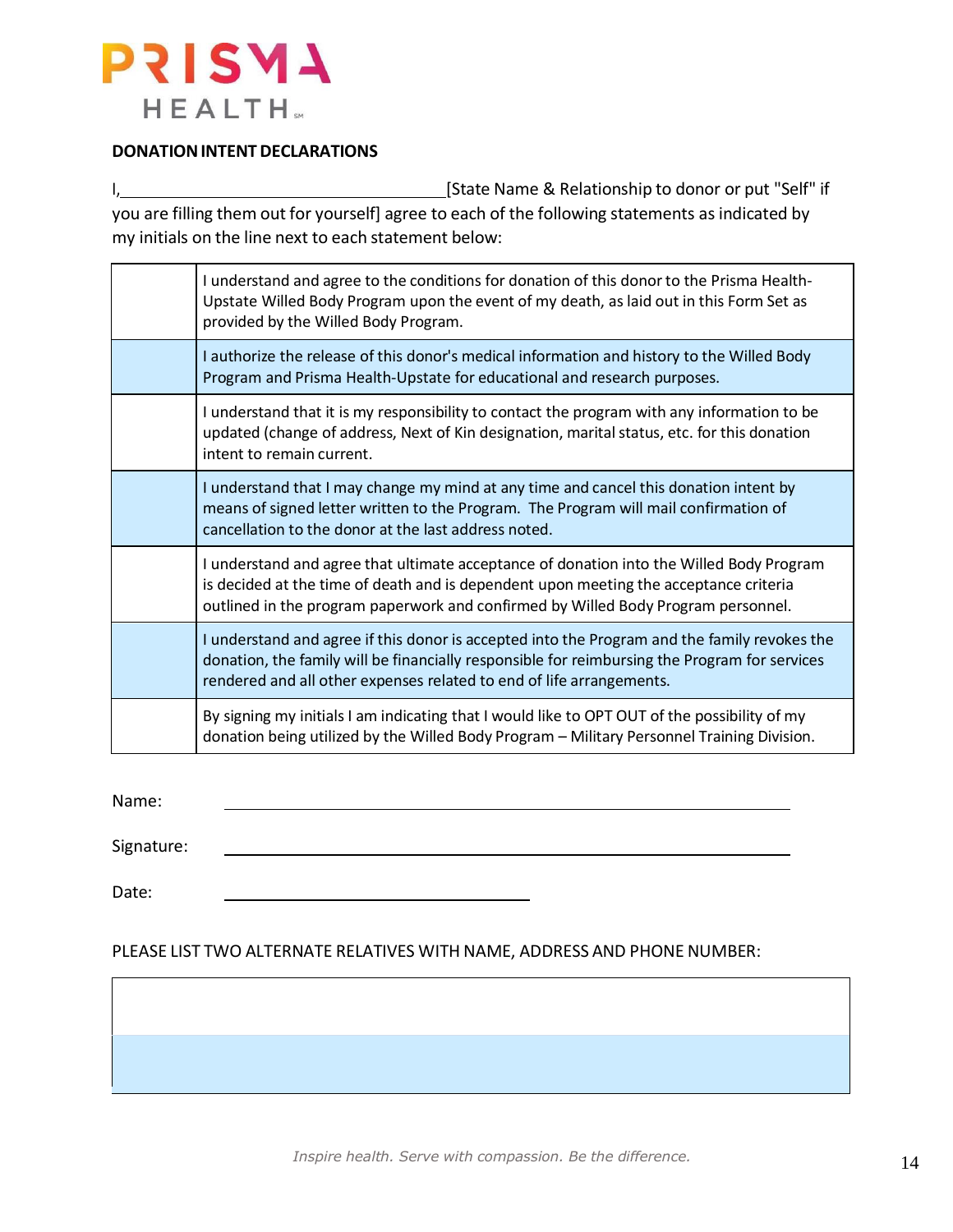

### **POST-MORTEM DONATION RELEASE**

This document certifies that I, , being the of the deceased (Print Name) (Relationship)

(Print Name of Deceased)

am the person legally responsible for the disposal of his or her body and do hereby donate and release, without restriction, said body to Prisma Health-Upstate, Willed Body Program to be used for medical education and research. Pursuant to section 44-43-340 of the Uniform Anatomical Gift Act of the State of South Carolina, donation may be made after death by having the person who is responsible for the disposition of the body complete an after-death donor form.

\* Please see pages 10-11 of this packet to see full list of eligible persons legally able to make a post-mortem whole body donation\*

### **Relative and Witnesses must sign in the presence of each other.**

| Signature             |  |
|-----------------------|--|
| Date                  |  |
| Phone                 |  |
| Address               |  |
| City, State, Zip Code |  |

| <b>First Witness</b>  | <b>Second Witness</b> |
|-----------------------|-----------------------|
| Signature             | Signature             |
| Date                  | Date                  |
| <b>Street Address</b> | Street<br>Address     |
| City & State          | City & State          |
| Zip                   | Zip                   |